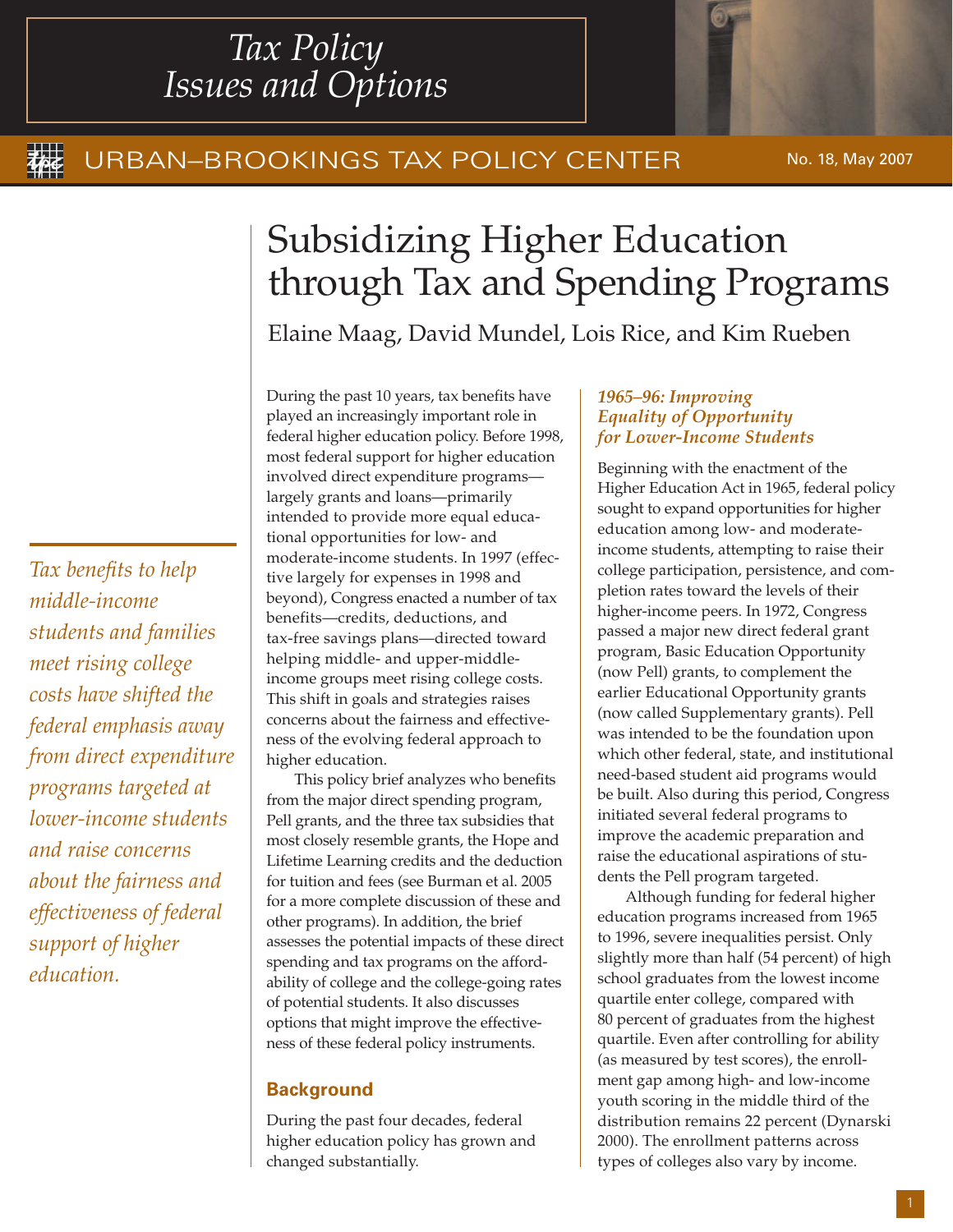Lower-income college students are disproportionately enrolled in public, two-year colleges and short-term technical programs. Among the nation's top-ranked colleges, only 3 percent of students are from the lowest income quartile, while 74 percent are from the top quartile (Sawhill 2006). Further, the persistence and completion rates of lower-income college students remain significantly below those of others.

Several factors may contribute to the elusiveness of equality of higher education opportunity for lowincome students. These factors include rising college list prices (tuition and fee charges), which disproportionately affect lower-income students and families (Hauptman and Rice 1997); weaknesses in the K–12 education system for these students; possible differences in their educational aspirations; inadequacies in funding levels and the limited predictability of the Pell awards and other grants; and poor program design and operations.

#### *1997–2006: Additional Policy Goals and Instruments Adopted*

In 1997, in response to rising college prices that many policymakers and analysts believed were constraining the college enrollment and choices of middle-income students, President Clinton proposed and Congress enacted a new form of aid to college students and their families: higher education tax benefits. These included the Hope credit and the Lifetime Learning credit (LLC), the tuition and fees deduction, incentives for savings set aside for future college costs (Coverdell accounts and 529 plans), and deductions for interest payments on student loans after college.

Following their passage, federal support for the tax incentives grew

rapidly. At the same time, federal support for traditional, direct expenditure programs supporting college students and their families (particularly the Pell grant program) also grew significantly, but somewhat more slowly. Between academic years 1997–98 and 2005–06, total federal assistance to college students and their families grew 76 percent, from \$54 billion to \$94 billion (2005\$). During this time, federal tax benefits for students and their parents increased dramatically, from \$0 in 1997–98 to roughly \$6 billion in 2005–06; federal support for grants to undergraduates (excluding veterans and military programs) also grew, increasing 59 percent from \$8.5 billion to \$13.5 billion (The College Board 2006).

#### **Major Federal Tax Benefit and Direct Grant Programs**

The major federal tax benefit and direct grant programs are the Hope and Lifetime Learning credits, the tuition and fees deduction, and the Pell grant program.

#### *Hope and Lifetime Learning Credits*

In 2005, the Hope credit provided a benefit of up to \$1,500 for first- and second-year students enrolled at least half-time in degree credit programs. In 2006, the credit (which is indexed) rose to a maximum of \$1,650. To qualify for the maximum Hope credit in 2006, a student's tuition and fees must be at least \$2,200. Students and their families received approximately \$3.5 billion in tax relief from the Hope credit in 2005 (U.S. Census Bureau 2006). The LLC provides up to \$2,000 for training and coursework for students, regardless of their year in college or whether they are in a degree credit program. To receive the full LLC, students or their parents must

pay at least \$10,000 in tuition and required fees. In 2005, the LLC program provided approximately \$2.2 billion in tax relief to students and their families.

The two tax credits are similar in important ways. Both the Hope credit and LLC are nonrefundable, so the resulting benefits cannot exceed taxes owed. In addition, the maximum benefit amounts from both credits phase out between adjusted gross income (AGI) of \$45,000 and \$55,000 (\$90,000 and \$110,000 for married couples). The two tax credits differ in an important way—the Hope credit is a per student credit, while the LLC is per tax return. If a family has more than one student in college, each qualifying student may receive a Hope credit. In contrast, all students in a family receiving an LLC must pool their expenses together to determine the family's LLC. Each student may receive only one credit, though a family with more than one student may receive both credits.

#### *Tuition and Fees Deduction*

The tuition and fees deduction allows parents or students who pay tuition and fees to reduce their taxable income by up to \$4,000. These limits apply to all students in the family. Unlike most other deductions, taxpayers need not itemize deductions to receive this benefit. The tuition and fees deduction provided approximately \$1.9 billion in tax relief in 2005 (U.S. Census Bureau 2006).

The value of the tuition and fees deduction depends on a person's marginal tax rate. The maximum value for a single person in the lowest tax bracket (10 percent) is \$200. Because persons and families in higher brackets pay higher marginal tax rates, these taxpayers benefit more from the tuition and fees deduction. To qualify for the deduction in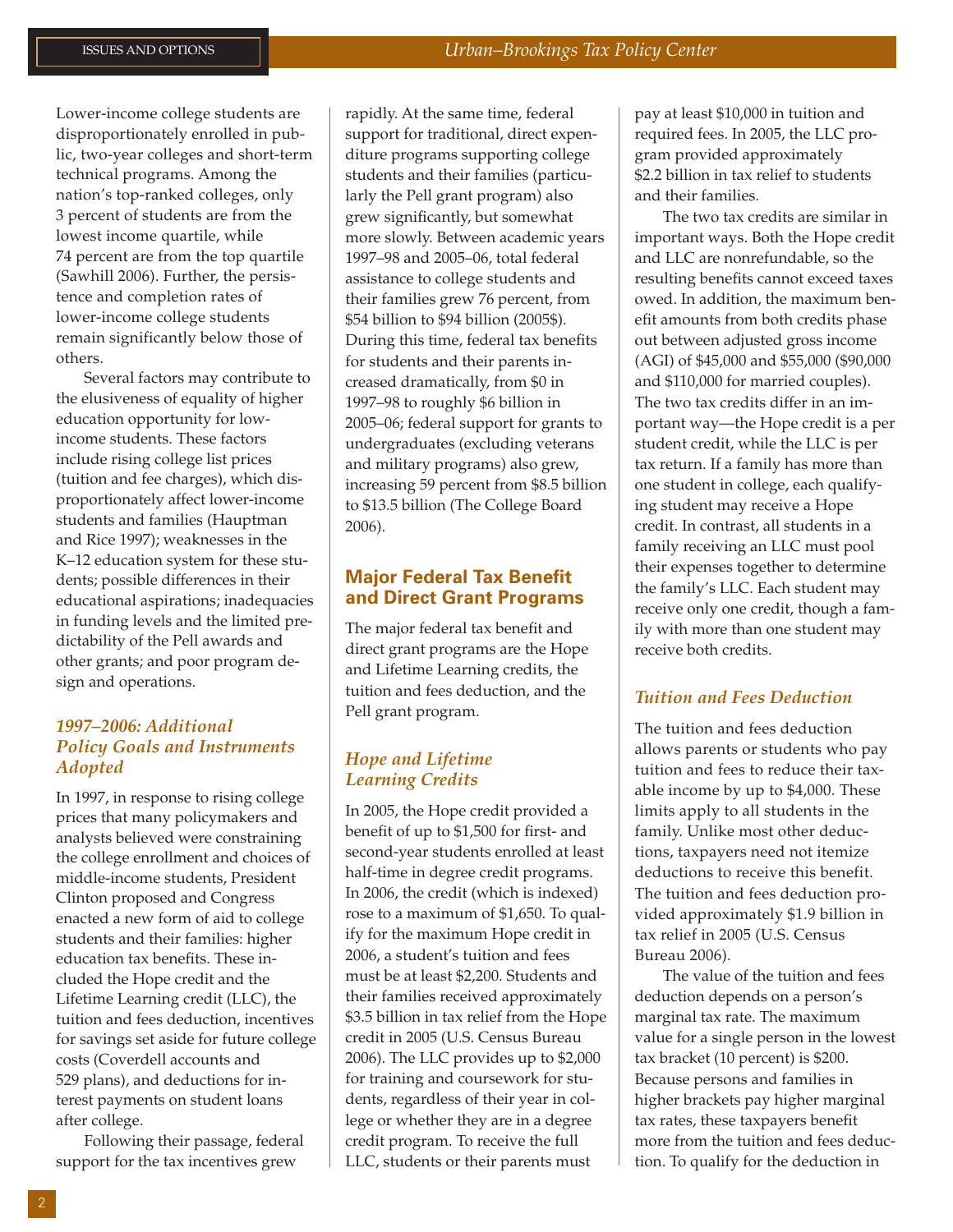2006, a family's AGI cannot exceed \$80,000 for single filers or \$160,000 for married filers.

#### *The Pell Grant Program*

The Pell Grant program provided approximately \$12.7 billion in grants to students in academic year 2005– 06. Students receive a grant based on the maximum amount (currently \$4,050) minus their expected family contribution (EFC). The EFC is determined by a complex formula based on parental and student income from all sources; student and parental savings (excluding retirement savings); assets for families whose income exceeds \$50,000 (excluding home assets and assets for businesses employing fewer than 100 workers); family size; and the number of family members attending college. Students who qualify for a grant between \$200 and \$400 receive a \$400 grant. Students with a calculated award falling below \$200 receive no Pell grant.

#### *Similarities among the Tax Benefit and Grant Programs*

For each program, the amount received does not have to be repaid thus, the tax benefits, like the Pell awards, are effectively grants. Neither the Pell nor the tax programs provide information about likely award levels before students and parents make many important collegegoing decisions. As noted earlier, Pell grant award levels become known a few months before enrollment, and the benefits from tax credits and deductions become known after enrollment has occurred, expenses have been paid, and taxes calculated.

Further, the complexity of each program adds to the difficulty of predicting likely award levels. The complexity of the tax programs stems primarily from programs' complicated regulations embedded in the

already-daunting tax code and the interactions between the tax programs and state and institutional financial aid programs, which reduce the college costs that enter the tax benefit calculations (the costs students and their families actually pay). Complexity in the Pell program arises primarily because of the large number of questions (in excess of 100) included in the Free Application for Federal Student Aid (FAFSA) to determine a student's EFC. Much of the information on the FAFSA duplicates information provided on tax returns. All four programs consider family income, but the definition of income used in the tax and Pell programs differs, as does the way in which income affects the recipient's benefits.

The tax and spending programs also interact with each other. Although the benefit determination criteria of the three tax benefits may indicate that a tax filer can receive more than one of them, a student's expenses may only be used to qualify for one benefit. Pell and other grant aid reduce expenses qualifying for the tax programs. Because a student could benefit from more than one program (i.e., targeted populations have significant overlaps), these interactions among the programs affect who receives benefits and the programs' effectiveness. Evidence from a recent study indicates that students and their families have difficulty deciding which program provides them with the greatest benefit, thus frequently failing to claim the optimal tax benefit (GAO 2005).

#### **The Impact of the Increasing Role of Higher Education Tax Benefits**

Changes in federal support for higher education over the past decade raise two questions: who benefits from the different programs, and has the changing mix of benefits altered student college-going choices and behaviors?

#### *The Changing Distribution of Tax and Direct Grant Benefits*

The creation of tax benefits has meant more benefits for middle-income families.<sup>1</sup> (See table 1.)<sup>2</sup> While almost all Pell grants go to low- and moderateincome students, less than half the tax benefits assist this group. In part, this is because independent students (generally students who are over 24 years old and who file their own tax returns) have lower income, and thus have little tax liability against which to claim the credit or deduction benefits. On the other hand, independent students receive more

*TABLE 1. Distribution of Federal Tax and Grant Programs, 2005 (percent, unless noted)*

| <b>Cash income</b><br>category      | Hope    | <b>LLC</b> | <b>Tuition and</b><br>fees deduction | Hope, LLC,<br>or deduction | Pell<br>program |
|-------------------------------------|---------|------------|--------------------------------------|----------------------------|-----------------|
| $<$ \$30,000                        | 15      | 25         | 8                                    | 19                         | 85              |
| \$30,000-50,000                     | 25      | 29         | 10                                   | 25                         | 14              |
| \$50,000-100,000                    | 53      | 41         | 28                                   | 42                         |                 |
| $>$ \$100,000                       | 7       | 5          | 53                                   | 14                         | a               |
| <b>Total benefits</b><br>(\$1,000s) | \$2,286 | \$3,987    | \$1,228                              | \$7,501                    | \$13,149        |

*Sources:* Urban–Brookings Tax Policy Center Microsimulation Model (version 0304-5); Pell information supplied by Department of Education based on program data and family income.

*Notes:* Tax units with negative cash income are excluded from the lowest income class but are included in the totals. Benefits may not sum to given totals because of rounding.

a. Pell program data group all units with family income greater than \$60,000. These data are displayed in the \$50,000–\$100,000 category.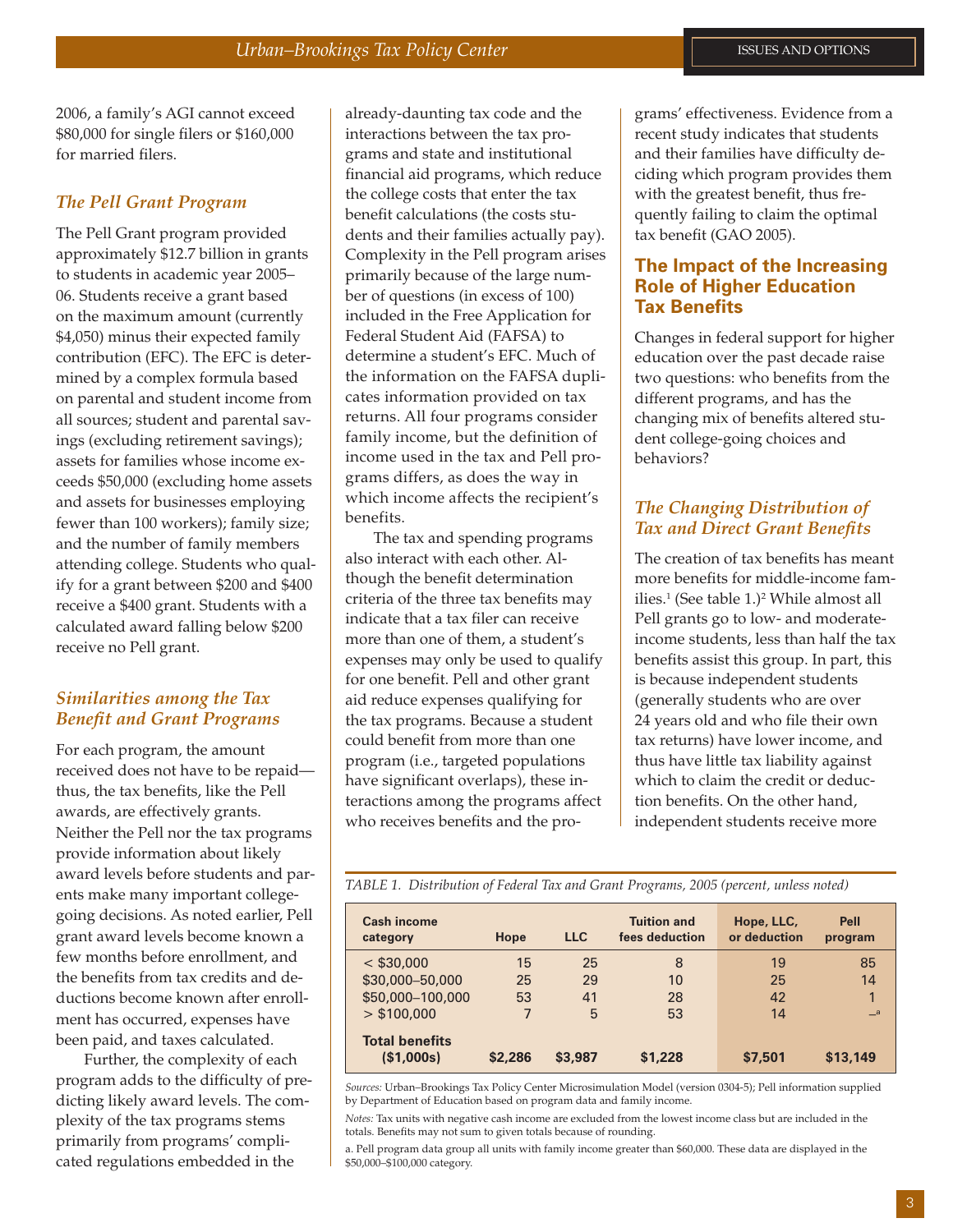than half of all Pell awards. Since the Hope and LLC are nonrefundable, lower-income families do not benefit because they do not owe any income tax. High-income families largely do not benefit from the tax credits because eligibility for them phases out.

Tax benefits disproportionately go to higher-income families (table 2). Almost half of families with incomes below \$30,000 benefit from the Pell program, while less than one-third of such families receive a tax benefit. At the same time, almost three-quarters of the middle- and upper-middleincome units receive tax benefits, and only 3 percent of the students in these units receive Pell awards. Over half of families with students benefit from the Hope, LLC, or the tuition and fees deduction. Fewer families benefit from the Hope credit than the other tax programs, reflecting its more stringent eligibility rules. A little over a quarter of students receive a Pell grant.

Table 3 shows average benefits received from the various programs. In all income categories, except the

highest income bracket, the average Pell benefit received exceeds the average tax benefit. Very few students in the highest bracket receive a Pell, but those that do tend to receive substantial awards. Table 3 also shows the different ways income enters the award-level determination process of the tax and direct expenditure programs and how the nonrefundable nature of the tax benefits affects the pattern of awards among different types of recipients. The role of income in the Pell program EFC formula creates the well-targeted pattern of Pell awards among recipients from different family income groups, while the nonrefundability of the tax benefit reduces the average awards among lower-income beneficiaries.

For some families receiving benefits through the tax system, the amount of assistance can be substantial; but, on average, the tax programs provide relatively modest benefits, an average of \$771. Average benefits are highest for those receiving only a Hope credit (\$1,069), followed by the LLC (\$978), and finally the tuition and fees deduction (\$314). Families

with incomes between \$30,000 and \$100,000 receive, on average, the largest tax benefits.

#### *Participation in Hope, LLC, Tuition and Fees Deduction, and Pell Grant Programs*

An important determinant of the distributions of benefits resulting from the various tax and direct grant programs is the participation rates of potentially eligible students and families. As with almost all tax and transfer programs, not everyone eligible receives a benefit. Reasons for this include confusion surrounding the interactions of the programs (for a discussion, see Davis 2002 and GAO 2005) and complexity—both in filling out the additional tax form required to receive a tax benefit and the FAFSA required of Pell applicants. Still further complexity is associated with having to decide how the programs interact and which benefits to claim. Our estimates suggest that approximately two-thirds of families eligible for either the Hope or LLC actually receive it, and participation rates tend to rise with income (Burman et al. 2005). Similarly, most dependent students from families with incomes below \$20,000 would likely have received large, if not maximum, Pell grants if they had applied, but only about three-quarters filed the required FAFSA in 2003–04 (King 2006).

#### *The Impact of Federal Higher Education Tax Benefits and Direct Grants on College Affordability*

At first glance, the impact of federal tax benefits and grants on college affordability appears relatively clear: tax benefits and grants provide resources that reduce the need for students and parents to finance college with their own resources. Of concern is the notion that colleges, particularly those with tuition below

*TABLE 2. Tax Units with Students (1,000s) and Percentage of Units with Students Receiving Benefits, 2005*

| <b>Cash income</b><br>category | Hope                | <b>LLC</b>          | <b>Tuition and</b><br>fees deduction | Hope, LLC,<br>or deduction | Pell<br>program  |
|--------------------------------|---------------------|---------------------|--------------------------------------|----------------------------|------------------|
| $<$ \$30,000                   | 392                 | 1,238               | 1.134                                | 2.724                      | 4.141            |
|                                | $(4.6\%)$           | $(14.4\%)$          | $(13.2\%)$                           | $(31.8\%)$                 | $(48.3\%)$       |
| \$30,000-50,000                | 524                 | 1.114               | 528                                  | 2,097                      | 1,032            |
|                                | $(13.8\%)$          | $(29.4\%)$          | $(13.9\%)$                           | $(55.3\%)$                 | $(27.2\%)$       |
| \$50,000-100,000               | 1,004               | 1,552               | 1,059                                | 3,401                      | 136              |
|                                | $(21.9\%)$          | $(33.8\%)$          | $(23.1\%)$                           | $(74.1\%)$                 | (3%)             |
| $>$ \$100,000                  | 218                 | 173                 | 1,187                                | 1.507                      | a                |
|                                | $(9.7\%)$           | $(7.6\%)$           | $(52.5\%)$                           | $(66.6\%)$                 |                  |
| <b>Total</b>                   | 2,138<br>$(11.1\%)$ | 4,077<br>$(21.1\%)$ | 3,908<br>$(20.2\%)$                  | 9,729<br>$(50.4\%)$        | 5,308<br>(27.5%) |

*Sources:* Urban–Brookings Tax Policy Center Microsimulation Model (version 0304-5); Pell information supplied by Department of Education based on program data and family income.

*Notes:* Tax units with negative cash income are excluded from the lowest income class but are included in the totals. Benefits may not sum to given totals because of rounding. For a description of cash income, see http://www.taxpolicycenter.org/TaxModel/income.cfm. Percentages of units with benefits appear in parentheses. a. Pell program data group all units with family income greater than \$60,000. These data are displayed in the \$50,000–100,000 category.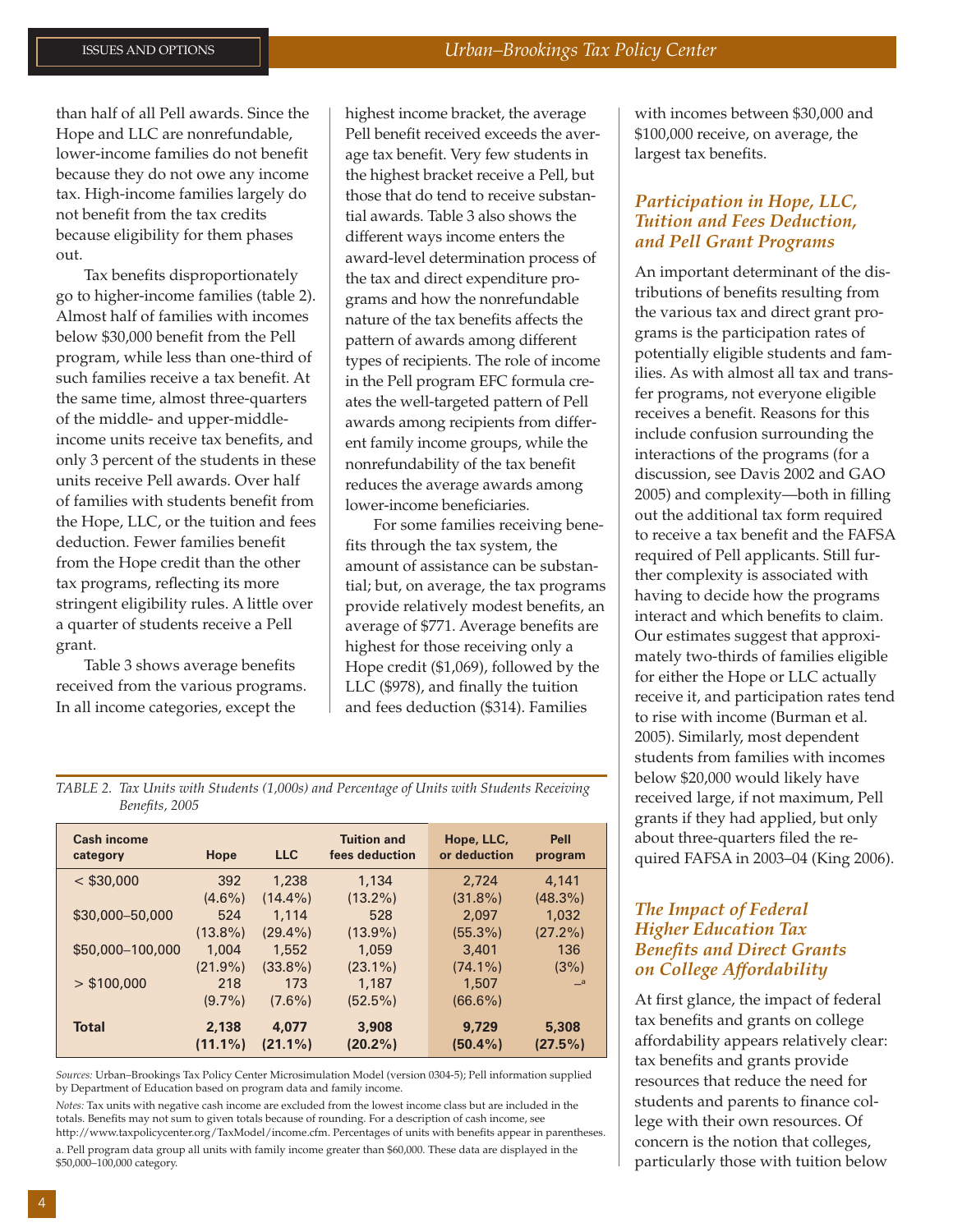| TABLE 3. Average Benefit per Family Receiving Benefits, 2005 (\$) |  |  |  |  |  |  |
|-------------------------------------------------------------------|--|--|--|--|--|--|
|-------------------------------------------------------------------|--|--|--|--|--|--|

| <b>Cash income</b><br>category | Hope  | <b>LLC</b> | <b>Tuition and</b><br>fees deduction | Hope, LLC,<br>or deduction <sup>a</sup> | Pell<br>program |
|--------------------------------|-------|------------|--------------------------------------|-----------------------------------------|-----------------|
| $<$ \$30,000                   | 866   | 793        | 90                                   | 523                                     | 2,707           |
| \$30,000-50,000                | 1,098 | 1.047      | 238                                  | 891                                     | 1,731           |
| \$50,000-100,000               | 1,202 | 1.051      | 329                                  | 937                                     | 1.132           |
| $>$ \$100,000                  | 751   | 1,202      | 550                                  | 680                                     | $-b$            |
| <b>Total</b>                   | 1.069 | 978        | 314                                  | 771                                     | 2.477           |

*Sources:* Urban–Brookings Tax Policy Center Microsimulation Model (version 0304-5); Pell information supplied by Department of Education based on program data and family income.

*Notes:* Tax units with negative cash income are excluded from the lowest income class but are included in the totals. Benefits may not sum to given totals because of rounding. For a description of cash income, see http://www.taxpolicycenter.org/TaxModel/income.cfm.

a. Families with more than one student may receive more than one tax benefit. For these families, the combined benefit is shown.

b. Pell program data group all units with family income greater than \$60,000. These data are displayed in the \$50,000–100,000 category.

the maximum amount subsidized by the credits, could respond by increasing their tuition at little cost to students receiving the credits. Unfortunately, this would mean a price increase for students who do not receive the credit, among them the low-income students who do not benefit from nonrefundable credits. Little evidence shows that this has happened. In addition, the tax benefits may have little impact on perceived changes in affordability given the lack of connection between the college payment and tax filing processes.

#### *The Impact of Federal Higher Education Tax Benefits and Direct Grants on College Attendance*

Studies of grant programs suggest that those that are well targeted (i.e., programs directed toward lower-income, more price-sensitive students) and have more predictable and larger awards (i.e., large relative to college prices) tend to have larger impacts on collegegoing rates. In addition, relatively simple, easy-to-understand, and extensively and effectively publicized programs have generally been more effective.3

Neither the tax benefits nor the Pell program possess the characteristics of these more effective programs. The complexity of both makes it difficult for families to anticipate the benefits they will receive. To estimate the benefits of a particular tax policy, both eligible expenses and anticipated aid awards need to be known. Even after a period of enrollment, the tax return must be completed in order to know the final tax rates and tax amounts that determine the value of potential credits or deductions related to college going. On the flip side, everyone who qualifies for and applies for an education credit receives it.

Poor targeting may also cause tax programs to have little, if any, impact on college attendance. Small changes in college prices appear to have little, if any, effect on middle- and higherincome families; lower-income students who are more price sensitive would also be unaffected by the tax programs, because they are generally ineligible (Congressional Budget Office 2000). Researchers using a microsimulation model found no evidence of increased enrollment three years after the education tax credits were enacted, although the credits appeared to cause a slight increase in the proportion of students age 20 to

24 attending four-year institutions (Long 2003).

The targeting of the Pell program on more price-responsive lower- and moderate-income students enables it to have somewhat greater influence on college attendance, but this impact has been difficult to observe in commonly reported enrollment data. The Pell program may be more readily understood and thus more effective than programs embedded within the complex tax code. However, the level of the award is somewhat unpredictable in that it is limited by annual appropriations.

#### **Improving the Effectiveness of the Tax Benefit Programs**

Policymakers could simplify the rules of the two credits so all degreeseeking students would benefit most from one credit, rather than needing to choose between the Hope and the LLC. One proposal for doing this, the College Opportunity Tax Credit (COTC), would increase the maximum credit to \$2,500.4 The credit would provide a 100 percent credit for the first \$1,000 of qualified expenses and a 50 percent credit for the next \$3,000 of qualified expenses. Unlike the Hope, the COTC would not require that the student be in the first two years of school. This would leave the LLC directed to only non– degree-seeking students, maintaining its current rules. A further simplification would be to eliminate the tuition and fees deduction and the LLC. This would eliminate overlap in the inschool tax subsidies, but it would mean the elimination of subsidies for continuing education.

We estimate the incremental cost of the COTC in 2005 would have been \$1.9 billion. All students who previously benefited from the Hope would benefit from the COTC, and some students who took either the LLC or the tuition and fees deduction would stop taking those tax benefits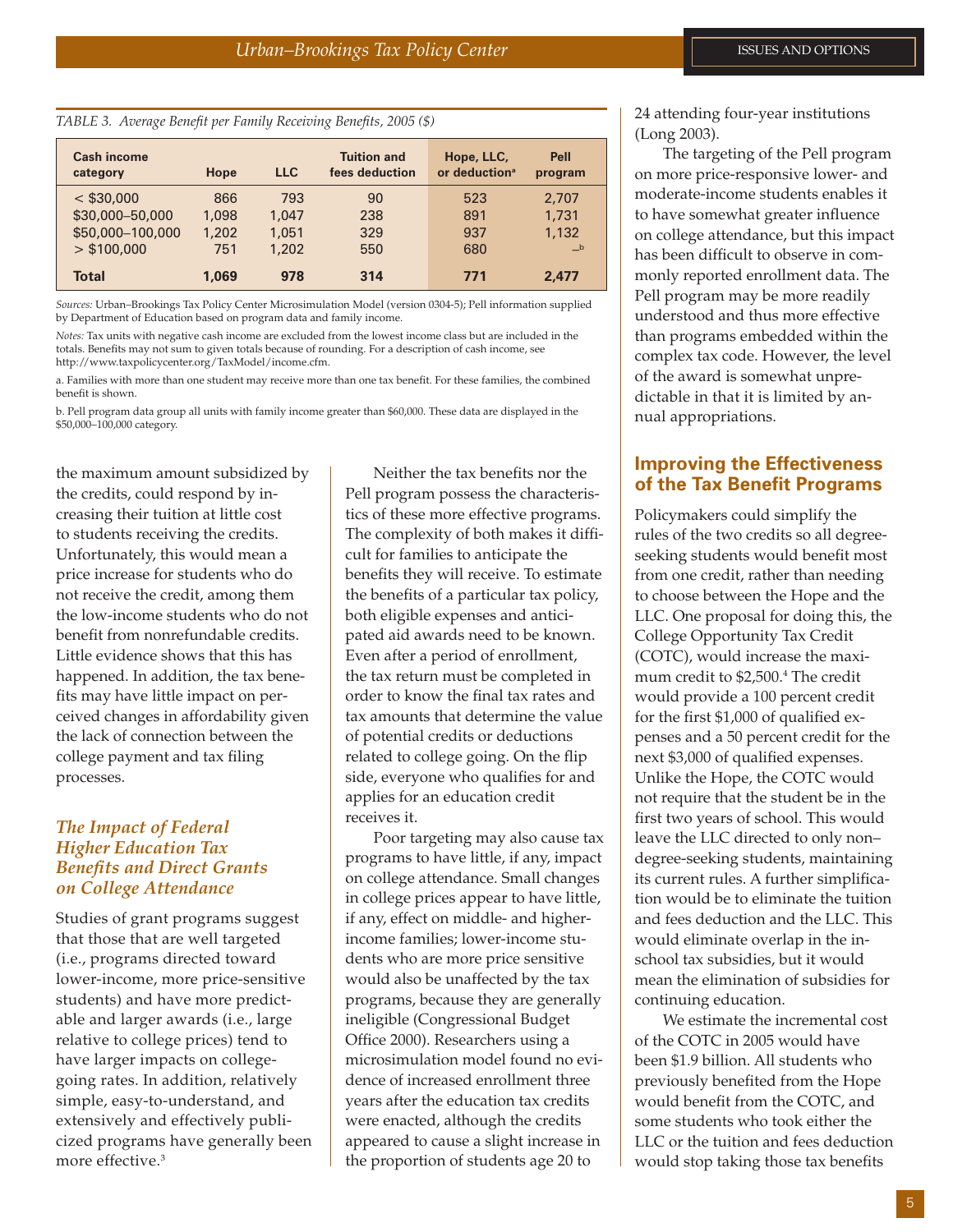and instead switch to the COTC. The pattern of benefits for COTC recipients is similar to the current tax benefits. Families with income between \$50,000 and \$100,000 receive the largest share of benefits—and the highest average benefit as well (table 4).

Making the COTC refundable would direct more benefits to lowerincome students but at substantial cost in terms of tax expenditures and integrity in the tax system. Many more students and their families would be eligible to receive the credit, and some already receiving the credit would receive a larger credit. We estimate this proposal would have increased the incremental cost from \$1.9 billion to \$7.8 billion in 2005. Benefits under a refundable COTC would be more directed toward lower-income students. Those with incomes below \$30,000 would qualify for almost half the benefits, rather than the 14 percent of benefits they qualify for under the nonrefundable COTC proposal (see table 4).

Making these credits refundable would impose increased complexity on families not currently required to file a return; they would be required to do so for the sole purpose of claiming an education credit. If this added complexity limited the number of new filers, many of the filing units

that refundable credits target would not receive the predicted benefits. Understanding these trade-offs requires further research, but the new complexity may suggest that putting additional resources into more traditional, direct student grant programs would be more appropriate.

#### **Improving the Effectiveness of the Pell Program**

Simplifying the FAFSA could reduce the complexity of the Pell grant's application process and improve its efficacy. For example, a student's EFC could depend largely on the student's or student's parents' AGI, as reported on the preceding year's tax return (though this approach would ignore different family needs currently captured in the FAFSA). For applicants not required to file a tax return, a surrogate of income such as a W-2 form could be used. Many nonfilers (i.e., students from families who receive several forms of public assistance) are categorically eligible for the maximum Pell award, and documentation of such benefits could replace the current FAFSA—eliminating the need for them to answer dozens of questions. This simplification would eliminate consideration of parental and student assets, but assets have little impact on the EFC for a majority of Pell-eligible

*TABLE 4. Number of Students Receiving Benefits, Amount, and Share of Benefits under Proposed College Opportunity Tax Credit (COTC)*

|                                | <b>Nonrefundable COTC</b>                         |                                       |                             | <b>Refundable COTC</b>                            |                                       |                             |
|--------------------------------|---------------------------------------------------|---------------------------------------|-----------------------------|---------------------------------------------------|---------------------------------------|-----------------------------|
| <b>Cash income</b><br>category | <b>Units</b><br>receiving<br>benefits<br>(1,000s) | <b>Average</b><br>benefits<br>$($ \$) | Share of<br>benefits<br>(%) | <b>Units</b><br>receiving<br>benefits<br>(1,000s) | <b>Average</b><br>benefits<br>$($ \$) | Share of<br>benefits<br>(%) |
| $<$ \$30,000                   | 752                                               | 1,102                                 | 13.6                        | 3,223                                             | 1,909                                 | 48.6                        |
| \$30,000-50,000                | 1,088                                             | 1,526                                 | 27.4                        | 1,353                                             | 1,905                                 | 20.4                        |
| \$50,000-100,000               | 1,857                                             | 1.797                                 | 55.0                        | 1.912                                             | 1,892                                 | 28.6                        |
| $>$ \$100,000                  | 227                                               | 1,064                                 | 3.98                        | 233                                               | 1,092                                 | 2.0                         |
| <b>Total</b>                   | 3.924                                             | 1.546                                 | 100                         | 6.761                                             | 1.874                                 | 100                         |

*Source:* Urban–Brookings Tax Policy Center Microsimulation Model (version 0304-5).

applicants (Dynarski and Scott-Clayton 2006).

Another option for increasing the efficacy of the Pell program would be to target the neediest students for any proposed increases in the Pell maximum award. Current proposals include increasing the maximum grant, but whenever this happens, new categories of higher-income students usually those above \$40,000—become automatically eligible for the minimum Pell award of \$400. One way of targeting lower-income students would be to eliminate all small awards—for example, those below \$500 (or alternatively the current \$400 minimum award)—by changing the formula used in calculating the EFC or the statute so all recipients whose calculated award is less than \$500 would not receive a Pell award. This change would also reduce the overlap between the Pell program and the tax credits and reduce the share of the Pell program budget going to awards that are too small to influence college-going behaviors.

#### **Conclusion**

Historically, the role of federal higher education policy has been to use direct expenditures to provide more equal opportunities for the neediest students. The introduction of the tax benefits changed this, since the benefits do not go toward low-income families. Instead, they subsidize college attendance of middle-income students and appear to have little effect on attendance decisions.

Both the Pell program and the tax benefits could benefit from simplification efforts and more direct targeting of low-income families. These changes could improve the ability of the programs to increase attendance of lower-income students while limiting subsidies for students likely to attend without a subsidy.

As the brief emphasizes, the resolution of these policy issues is made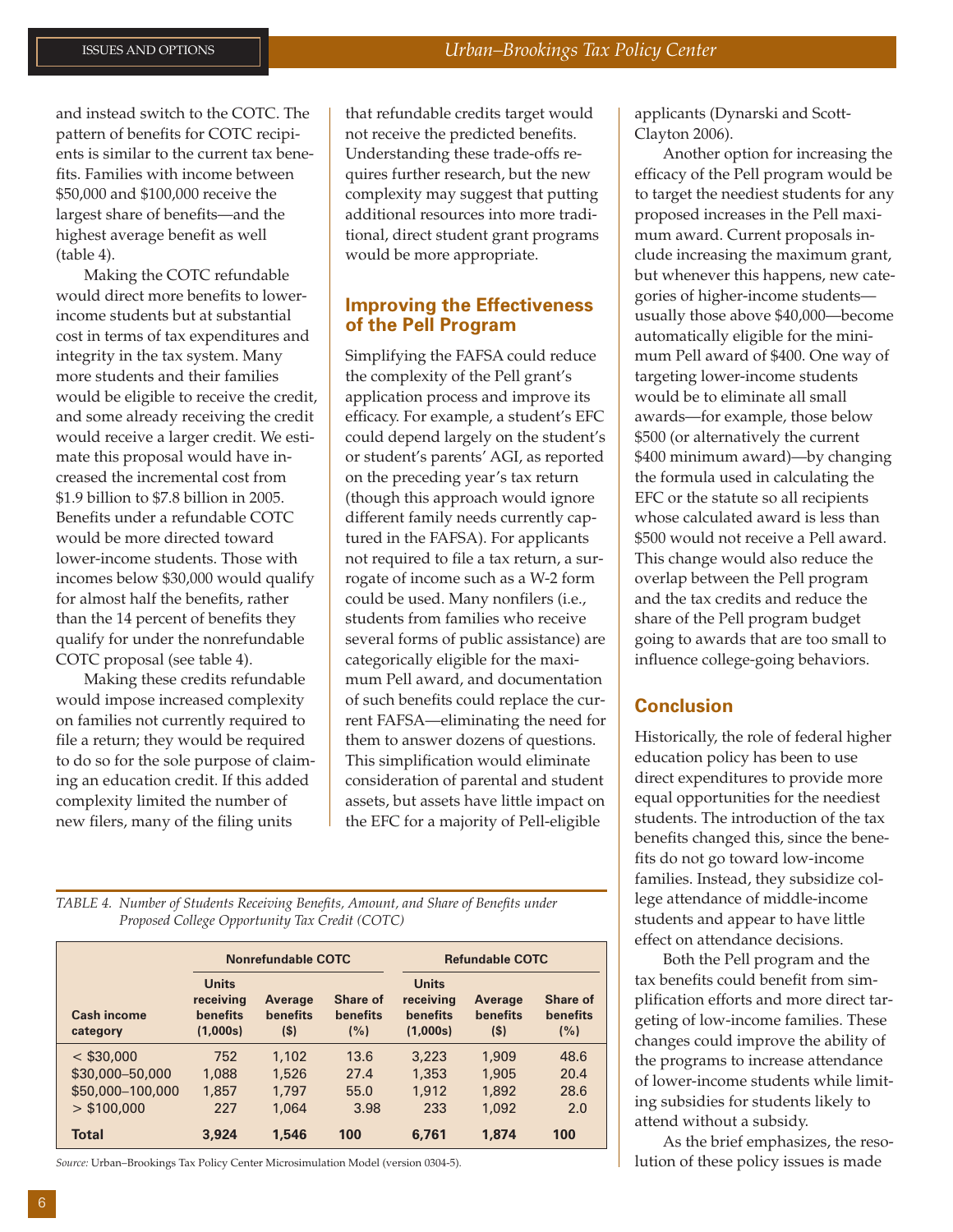far more complicated by the lack of strong research-based evidence regarding the effectiveness of the current grant and tax policy instruments and alternatives.

#### **Notes**

- 1. Unless otherwise specified, we use income to mean "cash income." Cash income includes most forms of earned income, unearned income, transfer payments, and the employer and employee shares of payroll taxes. For a complete description as well as a comparison with other definitions of income, see http://www.taxpolicycenter. org/TaxModel/income.cfm and "Income Breaks for Distribution Tables, 2001–2015, Adjusted Gross Income" at http://taxpolicy center.org/TaxModel/tmdb/TMTemplate. cfm?DocID=574. A comparison of the distributions of tax units by AGI and cash income can be seen in table T05-0118 at http:// www.taxpolicycenter.org. The TPC definition of cash income produces results quite similar to the definition of "total income" employed in the National Postsecondary Student Aid Study.
- 2. In the tables in this report, students who are still considered dependents on their parents' tax returns are included in an income category based on their parents' income. Students who no longer qualify as dependents on their parents' tax return (generally older students) and who receive credits, claim deductions, and/or receive Pell awards are included in an income category based on their own and their spouses' (if married) incomes.
- 3. See, for example, Heller (1997), Dynarski (2002), Turner and Seftor (2002), and Long (2003).
- 4. Variations of this proposal came up during the 2004 presidential primary.

#### **References**

- Burman, Leonard E., Elaine Maag, Peter Orszag, Jeffrey Rohaly, and John O'Hare. 2005. "The Distributional Consequences of Federal Assistance for Higher Education: The Intersection of Tax and Spending Programs." Tax Policy Center Discussion Paper 26. Washington, DC: The Urban Institute.
- The College Board. 2006. "Trends in Student Aid, 2006." Washington, DC: The College Board.
- Congressional Budget Office. 2000. "An Economic Analysis of the Taxpayer Relief Act of 1997." Washington, DC: Congressional Budget Office.
- Davis, Albert J. 2002. "Choice Complexity in Tax Benefits for Higher Education." *National Tax Journal* 55(3): 509–38.
- Dynarski, Susan. 2000. "Hope for Whom? Financial Aid for the Middle Class and Its Impact on College Attendance." Working Paper 7756. Cambridge, MA: National Bureau of Economic Research.

2002. "The Consequences of Merit Aid." Working Paper 9400. Cambridge, MA: National Bureau of Economic Research.

- Dynarski, Susan, and Judith E. Scott-Clayton. 2006. "The Feasibility of Delivering Aid for College through the Tax System." National Tax Association Annual Conference, November 17, Boston.
- Government Accountability Office (GAO). 2005. "Student Aid and Postsecondary Tax Preferences: Limited Research Exists on Effectiveness of Tools to Assist Students and Families through Title IV Student Aid and Tax Preferences." Washington, DC: GAO.
- Hauptman, Arthur, and Lois Rice. 1997. "Coordinating Financial Aid with Tuition Tax Benefits." Policy Brief 28. Washington, DC: The Brookings Institution.
- Heller, Donald E. 1997. "Student Price Response in Higher Education: An Update to Leslie and Brinkman." *Journal of Higher Education* 68(6): 624–59.
- King, Jacqueline E. 2006. "Missed Opportunities Revisited." Washington, DC: American Council on Education.
- Long, Bridget Terry. 2003. "The Impact of Federal Tax Credits for Higher Education Expenses." Working Paper 9553. Cambridge, MA: National Bureau of Economic Research.
- Sawhill, Isabel. 2006. "Opportunity in America: The Role of Education." Washington, DC: The Brookings Institution.
- Turner, Sarah E., and Neil S. Seftor. 2002. "Back to School: Federal Student Aid Policy and Adult College Enrollment." *The Journal of Human Resources* 37(2): 336–52.
- U.S. Census Bureau. 2006. "The 2006 Statistical Abstract: The National Databook." Tax Expenditures Estimates Relating to Individual and Corporate Income Taxes, by Selected Function. Washington, DC: U.S. Census Bureau. http://www.census.gov/ prod/2004pubs/04statab/fedgov.pdf.

#### **About the Authors**



**Elaine Maag** is a research associate with the Urban Institute's Income and Benefits Policy Center and the Urban–Brookings Tax Policy Center. Her cur-

rent research interests include state fiscal policies, tax policies for lowincome families, and disability policy.



**David Mundel** is an independent consultant and researcher whose current work focuses on assessing and developing strategies for improv-

ing the impact of equality-ofopportunity-oriented higher education policies.



**Lois Rice** is the Miriam Carliner Guest Scholar in the Economic Studies program at the Brookings Institution. At Brookings and pre-

viously as vice president of the College Board, she has devoted her studies and efforts to improving higher education opportunities for the neediest students.



**Kim Rueben** is a senior research associate with the Urban Institute's Income and Benefits Policy Center and the Tax Policy Center, where she

directs the state policy effort. She also researches education finance issues and is on the board of the American Education Finance Association.